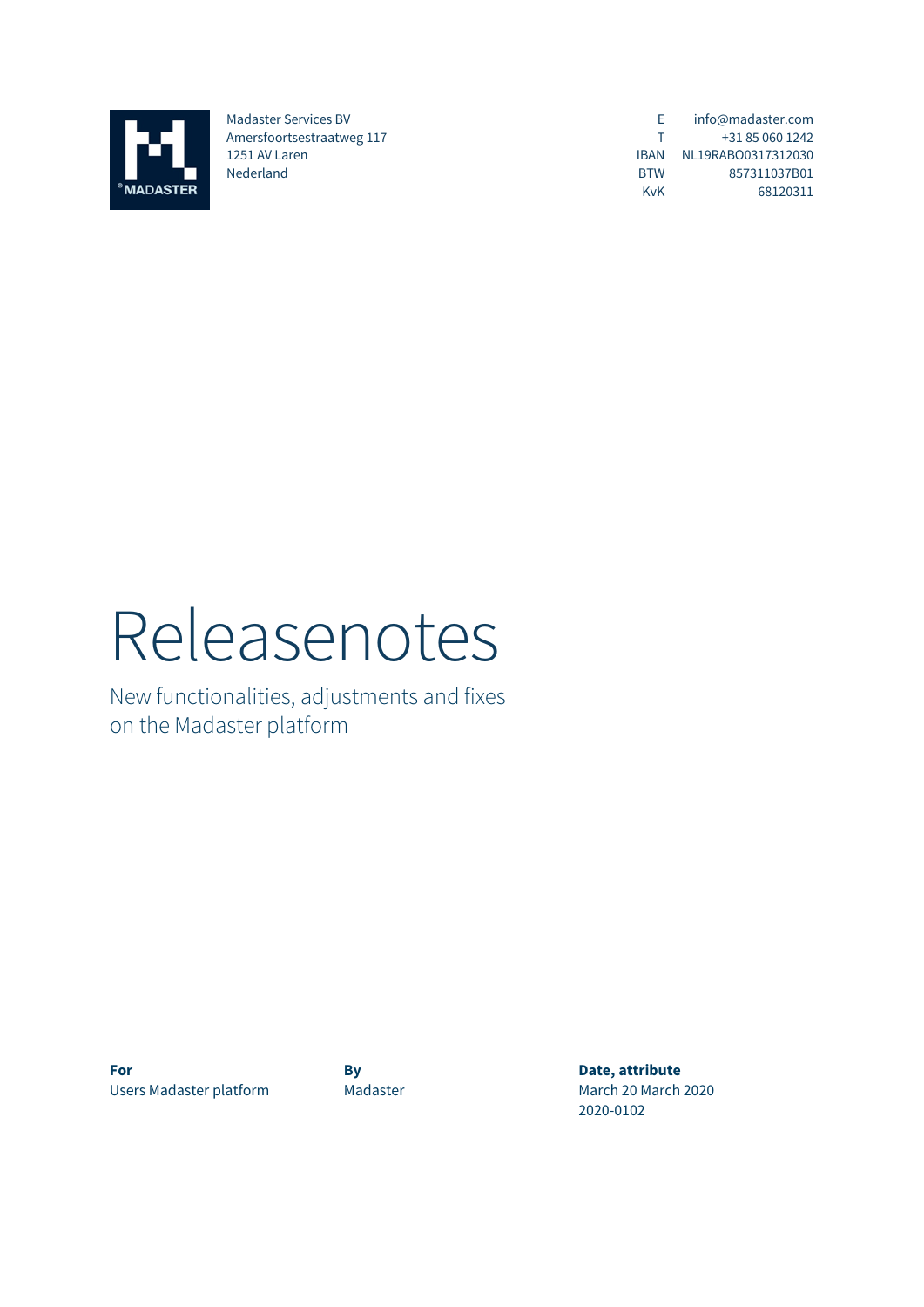# Contents

| $\mathbf{1}$ |     |  |
|--------------|-----|--|
| 2            |     |  |
|              | 2.1 |  |
|              | 2.2 |  |
|              | 2.3 |  |
|              | 2.4 |  |
|              | 2.5 |  |
|              | 2.6 |  |
|              | 2.7 |  |
|              | 2.8 |  |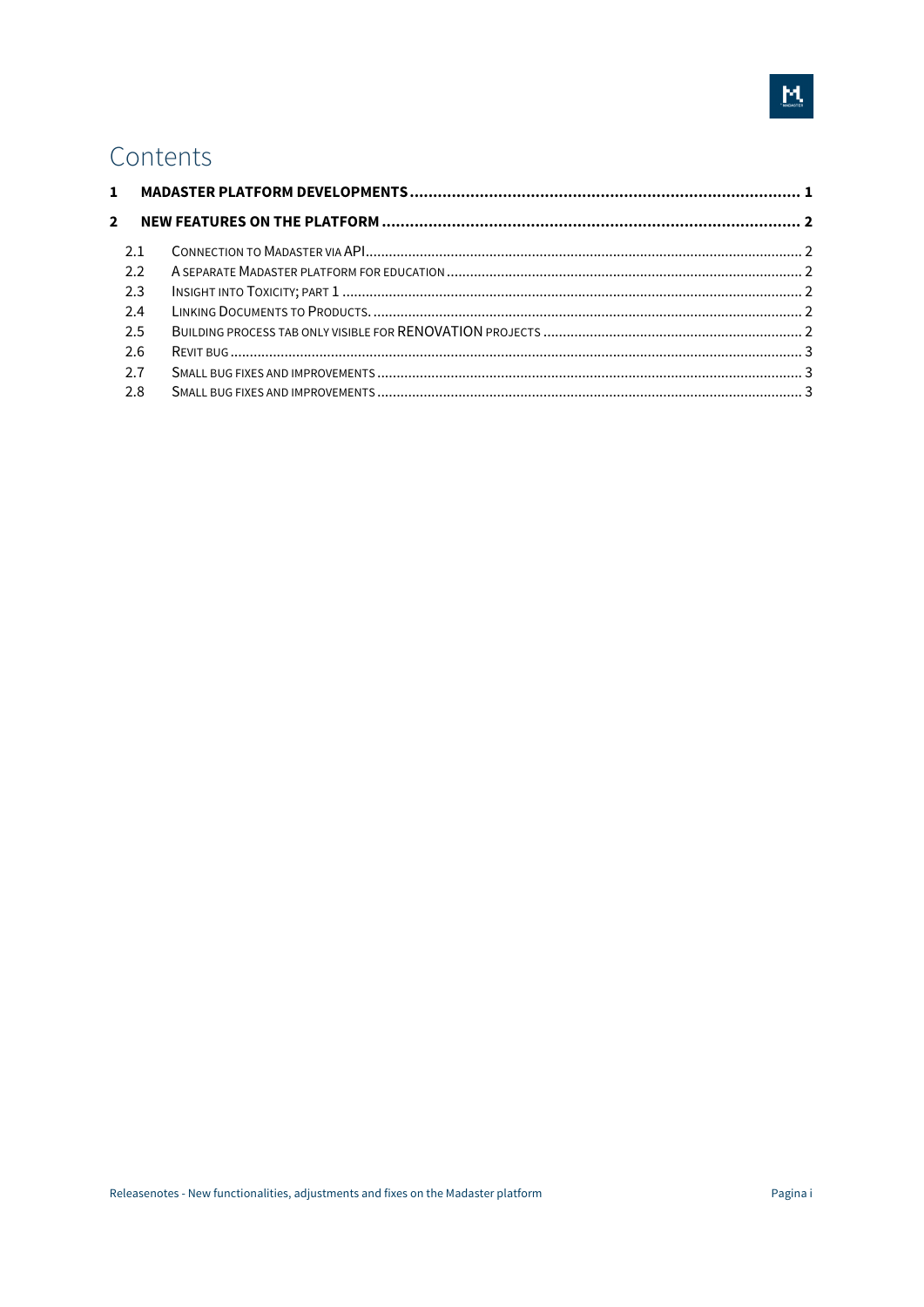# 1 Madaster platform developments

As you can see in our roadmap 2020, we are continuously working to improve the Madaster platform. Over the past period, the Madaster team has optimized existing functionalities in sprints of three weeks and built several nice new functionalities. For example, based on the C2C Banned Chemicals List, we can offer users of the Madaster platform more insight into the toxicity of products. Valuable information that also enables entrepreneurs to create maximum financial scope for environmentally friendly investments. Because by offering insight into the presence, location, toxicity, release and financial value of materials in a building, the Madaster materials passport meets the conditions to be eligible for the MIA/Vamil investment schemes. In addition, as you can read above, in the recent period we have been working hard on the launch of an online education environment where students can test building designs for circularity. Through release notes all new and improved functionalities will be communicated to the users of the platform in the coming period. Not yet a user of Madaster but interested in how it works? Send an email to info@madaster.com and we will be happy to tell you more about it, without any obligation.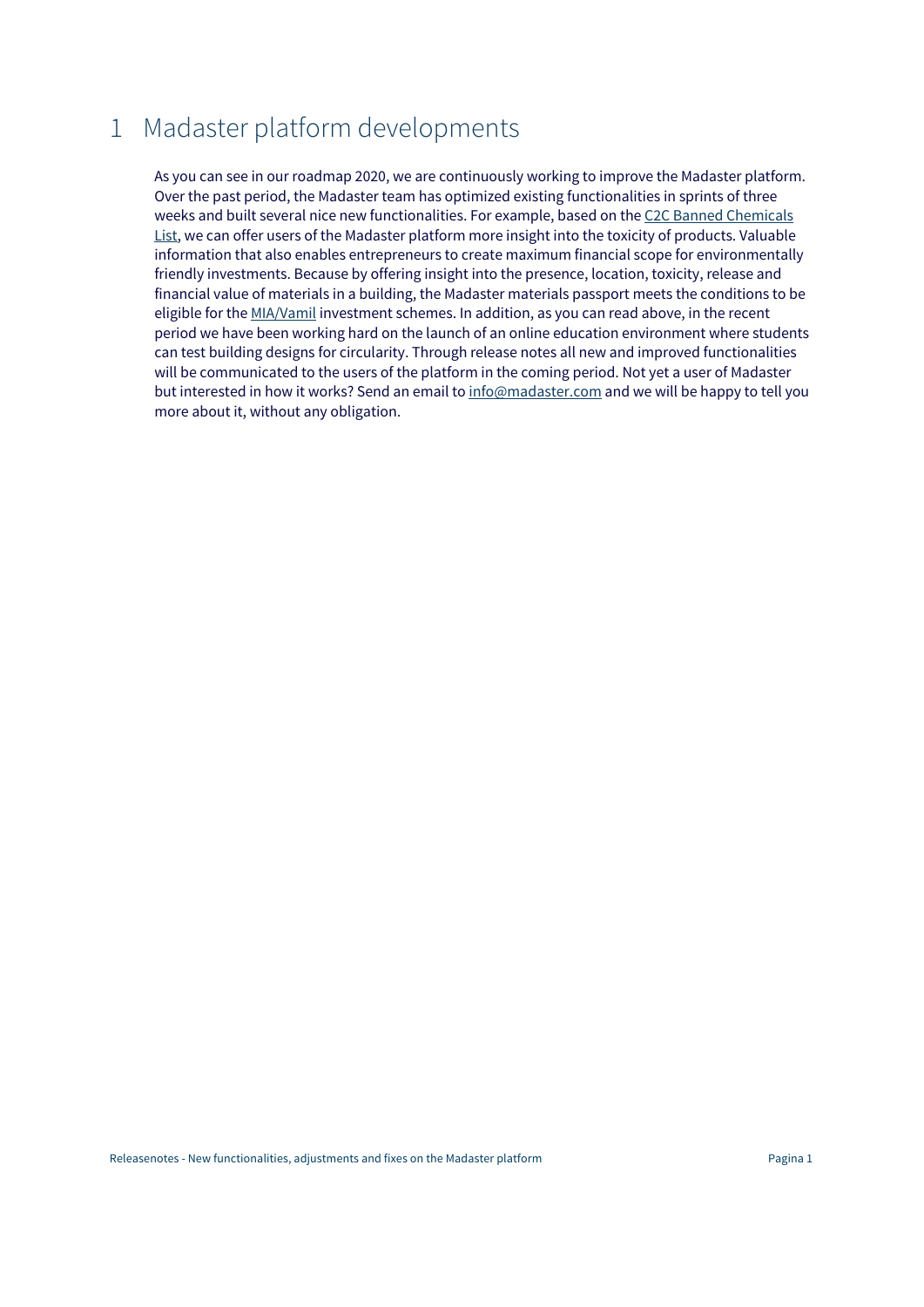# 2 New features on the platform

## 2.1 Connection to Madaster via API

Several of Madaster's customers are now working via the so-called "API" link. Through this API, IT systems can communicate with each other so that a manual upload is no longer necessary. Digibase from VolkerWessels, among others, can register buildings in Madaster from their own BIM Platform via the API. In order to better support this, various adjustments to the API of Madaster have been realised. See for further API documentation: https://docs.madaster.com/api-nl

#### 2.2 A separate Madaster platform for education

Madaster has set up a completely new, separate Microsoft Azure environment for education. Educational institutions can now start working with their students in a Madaster account themselves, without getting in the way of the performance of the Madaster platform. The education platform offers the same functionalities as the regular platform, within a structure that is suitable for education. In this way Madaster responds to the many requests from the educational institutions to be able to teach groups of students, based on the Madaster platform.

## 2.3 Insight into Toxicity; part 1

Madaster has taken a first step in providing insight into Toxicity (among others for the MIA/Vamil regulation): based on the C2C Banned Chemicals List, a user can indicate whether a chemical that appears on this list, is present in the product/material. This makes it clear at a single glance whether harmful substances are incorporated in the product/material, or whether this is unknown (also a risk). A second, more extensive step will be taken by enabling products to display various types of toxicity, such as those used in LCA reports and EPDs.

#### 2.4 Linking Documents to Products.

In almost all presentations to new customers, the question is asked whether it is also possible, for example, to link a manual, or a certificate, to a product in Madaster. In this way, management and maintenance can take place more easily, or insight is gained into the quality and possible reuse value of a product, because it has a C2C certificate for example. From now on, documents can be linked to products in Madaster. This can be done via the Administration, but also if you look in a Building, and then select a product (group). You can then upload a document via the Product Info tab. By linking various documents to your products, a "Dossier" of the product is created containing the various documents linked to the product.

## 2.5 Building process tab only visible for RENOVATION projects

The "Building Process" tab provides insight into the material flows of a renovation project: it provides information about the process. For a new building project, or an inventory of an existing building, there are no building process phases as shown in this tab. With a new building or an existing building, it was confusing that an incomplete diagram was shown. From now on, the user can indicate in the "General" tab of the building whether it is indeed a renovation process: only then will the "Building process" tab be shown with the relevant information. Otherwise, that tab is not present.